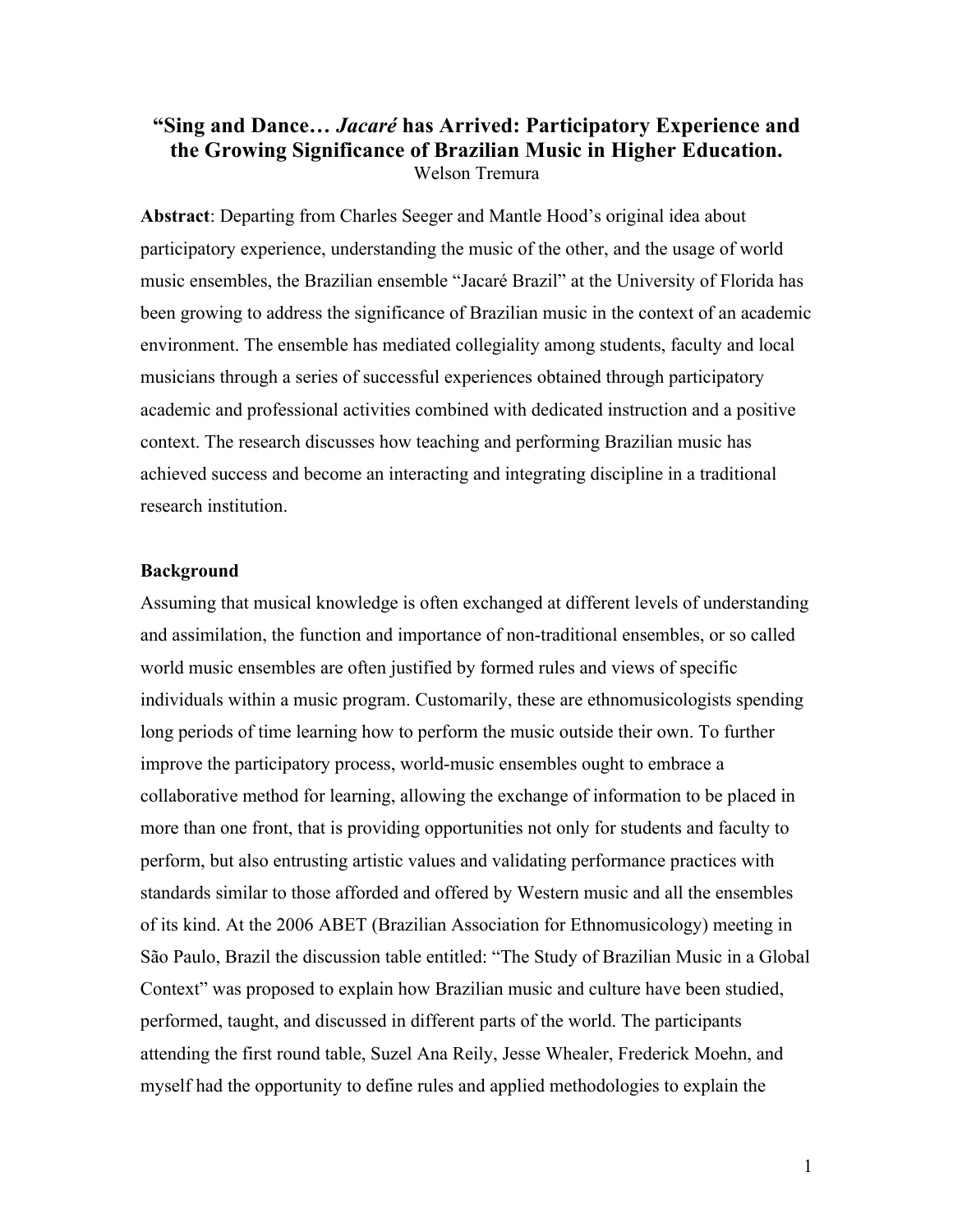importance and usage of research and applied Brazilian musical language to explain Brazilian music culture. In this meeting for the first time that I showed a video of our University ensemble "Jacaré Brazil" performing different Brazilian repertories. Everyone seemed to be intrigued and somehow fascinated to know that Brazilian music was been taught in the US on an academic environment, and the impact of these performances were having in the school and community in general. From this meeting I realized the importance of continuing to explore new musical possibilities and repertoires, as well as to provide and expand these experiences to new audiences.

## **World Music Challenges**

As expressed by ethnomusicologists' forefathers, world music ensembles are a common denomination for musical groups that performs non-traditional or non-western musical repertoires. Its concept and creation parallel's the definition of the word ethnomusicology itself. Another historical and supporting factor is that earlier programs in ethnomusicology had a number of ensembles devoted to court musics (Javanese gamelan, Imperial Japanese Gagaku, Hindustani and Karnatic chamber music, Ewe and Ashanti drumming), which despite of its importance to the development of the field were certainly a novelty to many at the time. Customarily these ensembles served as training ground for students in ethnomusicology to gain a better understanding of music cultures outside the European traditional models, such as describing the work of musicians of the Imperial Japanese Court, who were trained in both *gagaku* and pan-European classical traditions. Mantle Hood explained that ethnomusicology as being the "study of music wherever and whenever." While his teacher Jaap Kunst wrote the two volumes of Music in Java without actually playing any of the music. He required of his students to learn to play the music they were studying.

Formed by graduate and undergraduate students in North American Universities, these ensembles were innovative forms that the influential ethnomusicologist Mantle Hood at UCLA in the late 50's coined the term bi-musicality. While Hood was not the first ethnomusicologist to attempt learning to perform the music being studied, he adopted this concept in a 1960 article in his program in ethnomusicology. As it happens, well before the publication of Hood's article, musicians trained in jazz were already well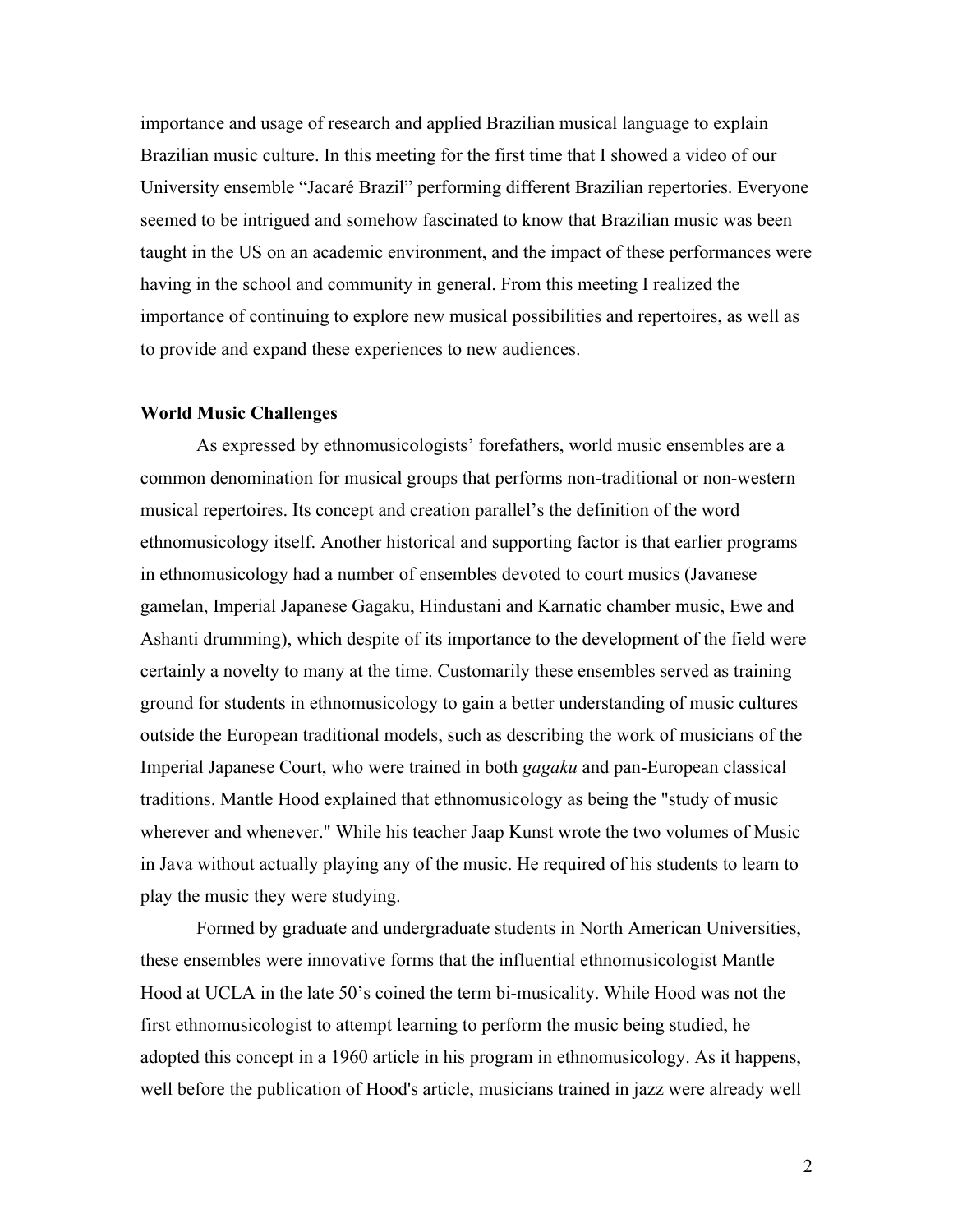known as early practitioners of the bi-musical concept. Hood applied the term to music in the same way a linguist would when describing someone who spoke two languages. He also strongly proposed that ethnomusicology students should know the spoken language of the musical culture being studied or performed. Learning another musical language was to become bi-musical. This led to the breakdown of the steadfast rule of having to have competence in French and German at many ethnomusicology programs. Nowadays Javanese, Spanish, Portuguese, and other foreign languages could potentially fulfill the language requirement. Thank you to these initial challenges, the researcher to some extent, can today experience music "from the inside", and thereby acquire additional knowledge from its technical, conceptual and aesthetic experiments. Therefore, world music ensembles are a result of this ideological presumption that students can benefit from experiencing non-Western cultures through immersing themselves into their music. In fact, taking courses in non-Western music and being involved with performance practices of foreign places can offer a real chance to experience other sensorial readings and discover new musical possibilities, such as not relying on musical scores and learning music by imitation and rotation.

These practices can also be found in real historical and cultural contexts. In the Caribbean the "creolization" (hybrid development in the New World) of African descendants ant the retention of musical practices has clearly demonstrated that peoples of Latin America of Spanish, or other European descendant, have coexisted in a geographical area exchanging and overlapping African and European practices, and even mixing indigenous music and musical instruments to this mixture, which in fact has given some of these societies characteristics of various musical practices "multi-musical". These processes as explained by Davis (1994) have in fact recreated new musical forms without disturbing its function or original purpose. Examples of these musical practices can be found in the Dominican Republic where male and female combine collective musical practices to create their own domains and roles of musical styles within a single genre.

While students in North America do realize that there is more to learn about a culture than playing their music, new questions of how to listen to music, contextualize performances, and give significance to social events are also important factors to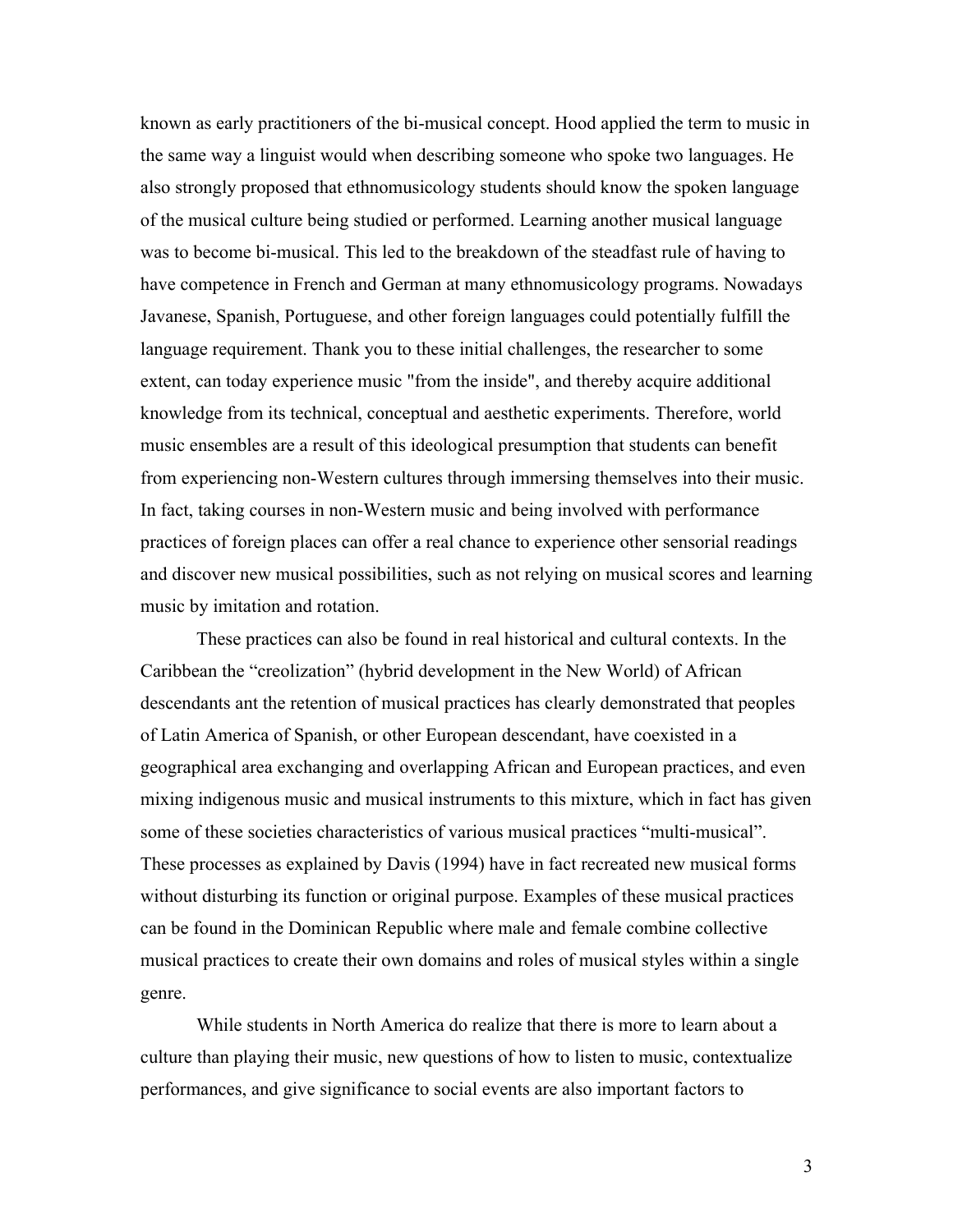consider. Putting aside the merit of authenticity or legitimization, I argue that like Western classical music, world music ensemble need to recycle repertoires and musical genres in order to advance, challenge, and protect its purposes. Performing creative repertoires expand the possibilities for success and endurance. Often, performances by these ensembles have been portrayed as some type of exotic concert, inhibiting some to be recognized simply as "good music". As elucidated in the book "*Performing Ethnomusicology - Teaching and Representation in World Music Ensembles*" by Ted Solis (2004) throughout the past forty to fifty years, world music ensembles continue to be vital to programs in ethnomusicology. These programs study are often synchronized with the social sciences, standard music training, and participation in some type of world music ensemble. Even though this triangulation is fundamental to provide a diverse academic experience, today a number of students pursuing combined degrees are abstaining their participation from world music ensembles. Differently from traditional programs where students perform in western ensembles such as choir, band, or orchestra, are trained by an effective music faculty to become an educator, performer, conductor, composer, theorist, and historian.

World music ensembles are always linked as part of an ethnomusicological concept and do not follow the same track for opportunities as we have seen for Western music, and are not always taught by a culture specialist. More often these ensembles are lead by an ethnomusicologist, a temporary visiting artist, or a student from a particular region od interest, which do not always provide the ideal training ground for the program. These practices, commonly adopted, often do not consolidate lasting experiences, mainly because programs fails to be consistent, funds are scarcely, and when the culture specialist finishes his or her degree the ensemble goes with them. This not only hinders continuance, but also limits the existence and function of world music ensembles as an essential and lasting academic activity. Another drawback, these are often offered as an elective course and not a required activity.

To better understand the function or strength of world music ensembles, I have raised the following questions: How effective is a program in relation to the usage of resources to train students? How measurable is the quality of the work produced by the program? Are musical ensembles been used as a training ground for research? What type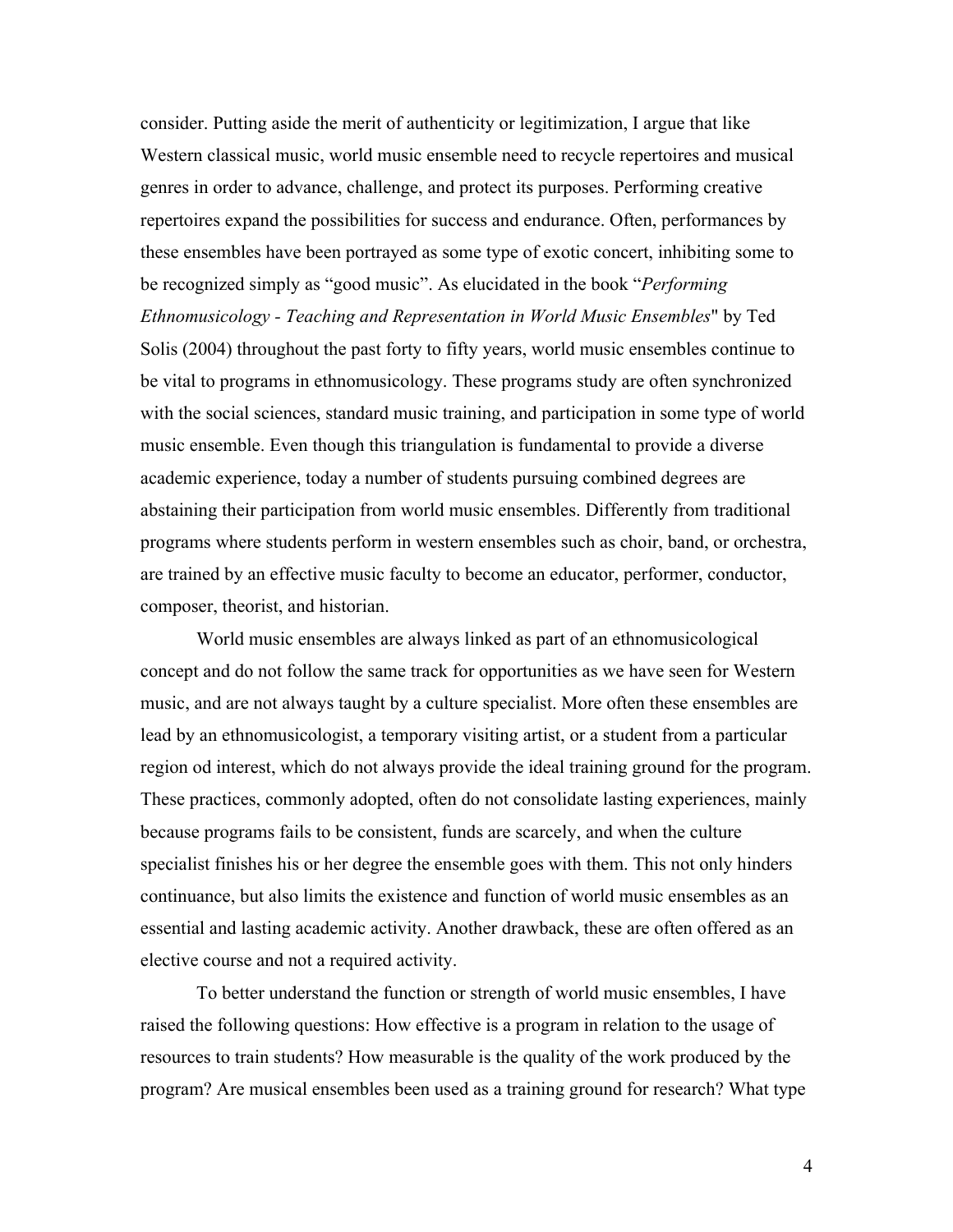of fieldwork training is been taught prior to research activities? Are music ensembles created solely to fulfill a degree program? Moreover, programs in Western classical art forms are artistically measured by how well their performing body (symphonic bands, orchestras, or choral programs) performs. How can we make an analogy for world music performances? Furthermore, how can we tell the difference between a poor or a good performance? Where evaluation takes place? These questions express real concerns with the function and usage of additional training to students and faculty. Whether or not one is born in a musical tradition, one's musical and cultural experience is a result of an intertwined process that involves practice and acceptance. This is why becoming bimusical increases the chance of better understanding of one's own culture.

## *Jacaré* **Brazil Background**

In the formation and development of the world music ensemble *Jacaré Brazil* or gator Brazil*,* at the University of Florida, the ensemble aims to teach and perform contrasting musical repertoires of Brazil's rich and diverse musical heritage, to provide a participatory experience, where music, language by region, musical instruments are discussed and taught, and to offer a training ground for students planning to conduct fieldwork in Brazil. Ethnomusicologist Larry Crook purposely gave its title name in 1991 honoring the University of Florida's mascot figure, the North American alligator. From the start *Jacaré* was a clever idea, attracting sympathizers in an academic environment dedicated exclusively to Western classical music and North American football. In the same years, while doing my graduate work at FSU (Florida State University) in Tallahassee, I found the world music ensemble *Samba Oba*, a Brazilian ensemble with the primarily mission to teach "samba" music and to diversify the performing opportunities for music students. In more than one occasion we combined the ensembles from the two Universities FSU and UF for concerts in Gainesville and Tallahassee. Indeed, "Gators" and "Seminoles", at least theoretically and in music, are sharing a common vision for the music of Brazil! It reinforced my belief that world music ensembles should not function exclusively as a training ground for musicians in preparation to fieldwork, but a genuine venue to learn, collaborate, and most importantly to identify the value of learning the music of the "other".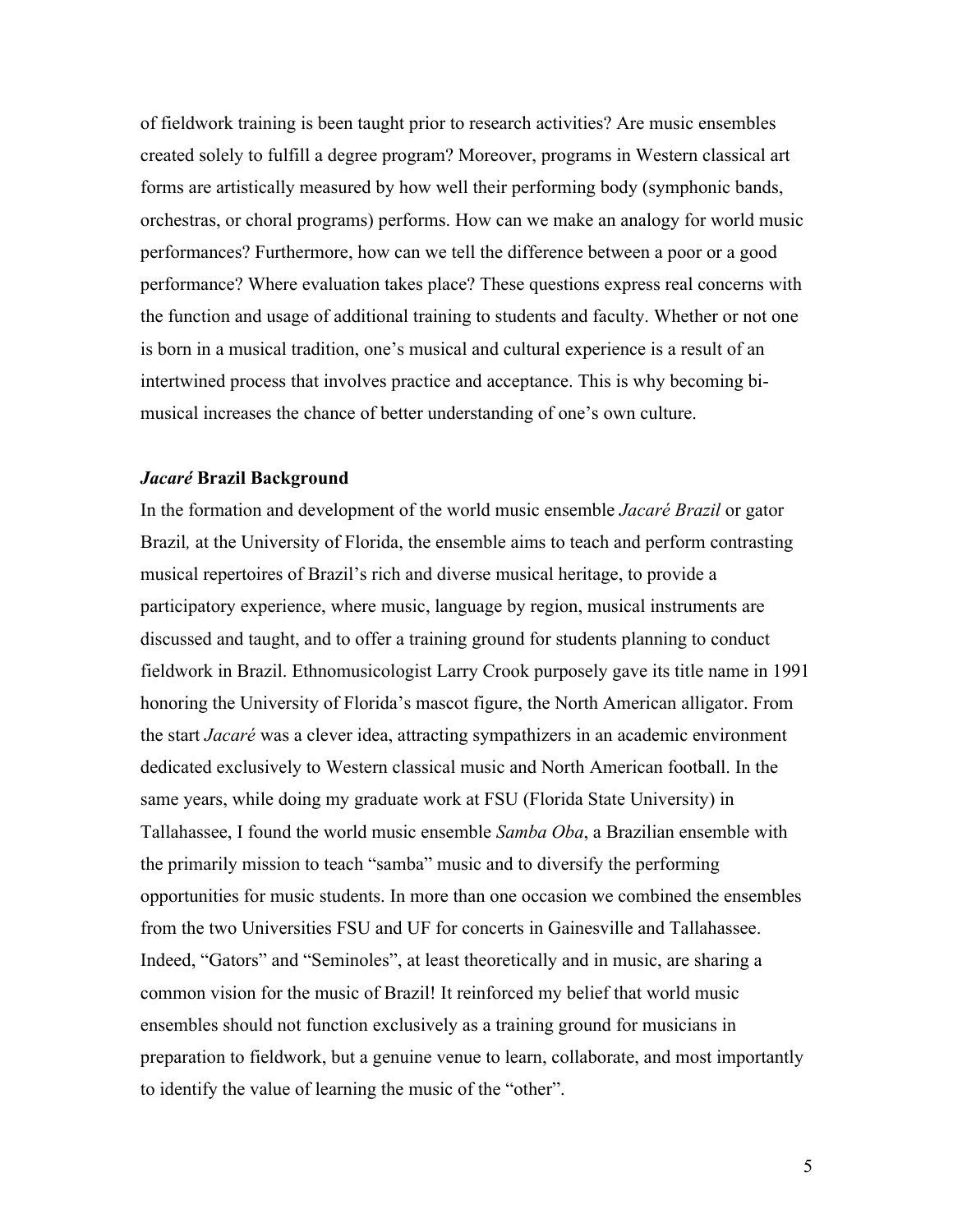In the year 2000 I joined the University of Florida as an assistant professor and the co-director of *Jacaré* Brazil. My assignment was to increase the number of performances, to expand the ensemble vocal and instrumental repertoires, to connect and to facilitate collaborations with renowned artists in Brazil, and provide new directions and opportunities to study Brazilian music and culture. I also created a series of interdisciplinary projects, by using Brazilian music to a global, real-time Internet event based in several geographic locations simultaneously. "Dancing Beyond Boundaries," where musicians and artists performed live over the internet. This was a collaborative project of music, dance, and technology to a new research design by virtual technology, a collaborative project among the University of Florida's Digital World Institute, University of Campinas (UNICAMP), the University of Minneapolis, and University of Denver in Colorado. At the time, the Center for Latin American Studies and Center for World Arts were fundamental to support these developments. In 2001, I found the Brazilian Music Institute (BMI), an academic and artistic program planned to provide additional opportunities for students, community, and faculty to perform additional repertoires, to recruit talented students, and to engage the College of the Arts in the process of using Brazilian music to bring visibility to the program. The Institute expanded the role of Brazilian music and hosted several high caliber musicians to teach their artistry in a more personal setting during a weeklong workshop and lectures. The Institute also brought renowned scholars for lectures, including Gerard Béhague, Larry Crook, Christopher Dunn, and Charles Perrone. Among the Brazilian artists: guitarists Marco Pereira, Nonato Luiz, Aliéksey Vianna, Paulo Martelli, Diego Figueiredo, Celso Machado, Duo Siqueira Lima, Ulisses Rocha, Richard Miller, and José Rastelli. We also had Carlos Malta (flute), Beatriz Malnic (voice) Julio Figueiredo (piano), Jorge Continentino (flute/saxophone), percussionists Mestre Boca and Carlinhos Pandeiro de Ouro, and drummers Márcio Bahia and Adriano Santos. For the first time since its creation we are bringing the 2015 Institute to South Florida in a collaborative project with Broward College in Fort Lauderdale.

We certainly can be very opinionated and judgmental when making comments about an orchestra performing Mozart, or a choir singing sacred music. We quite often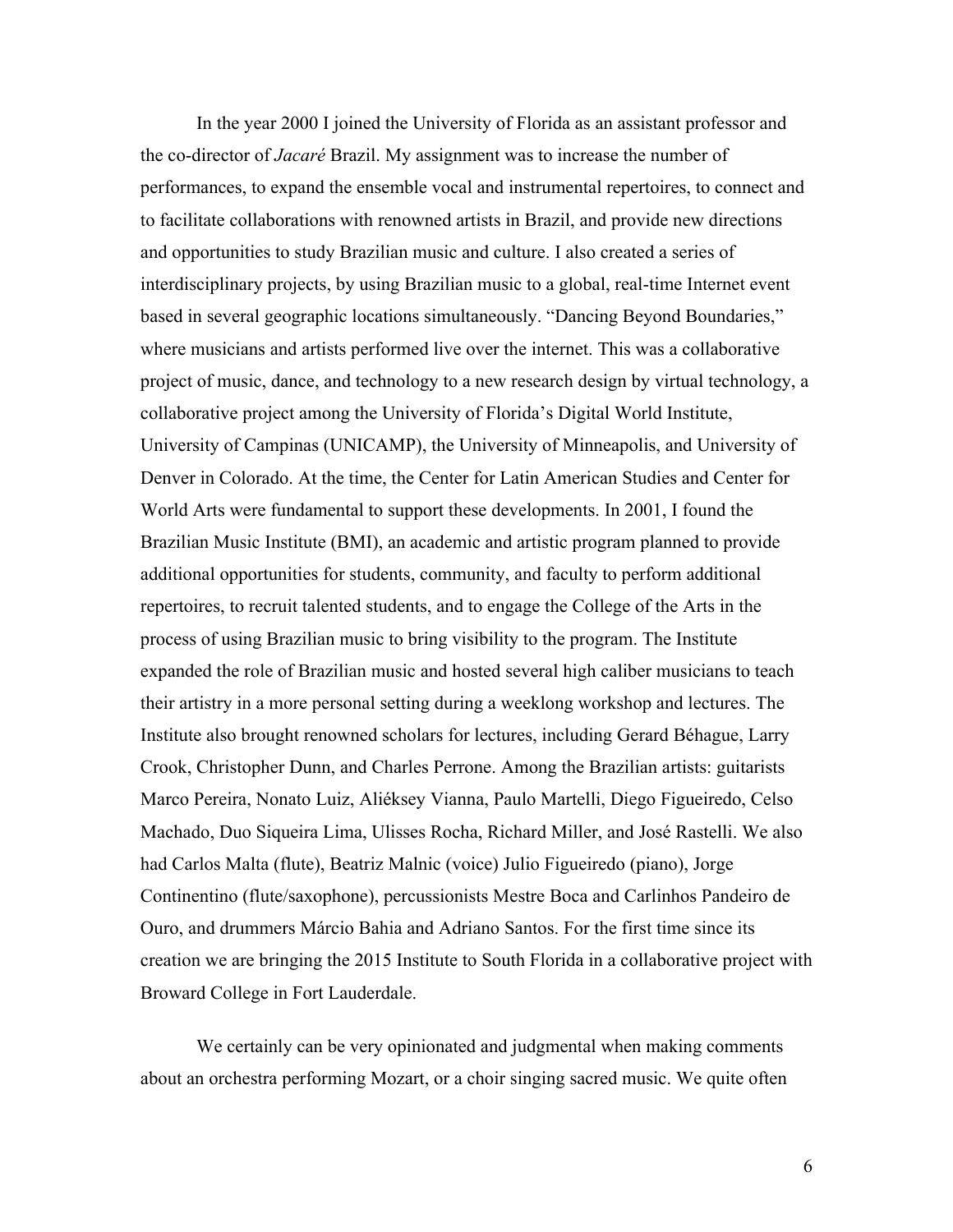learn to appreciate another culture's music by accepting the sonic experience as the only truths. That is why performing world music continues to be an exotic activity. Our current model uses, encourages, and requires students to perform non-traditional music, not only to gain and understand of the music or style of a region, but also to gain from an artistic and challenging musical experience.

Jacaré Brazil artistic activities and diverse repertoires are essential to create an adequate environment for collaboration among all participants and visiting artists, promoting a unique and rich experience to all. Outreach activities continue to bring and popularize Brazilian music and culture throughout the community, helping to intensify and expand the appreciation for Brazilian music. Furthermore, the ensemble articulates an educational model based on positive and motivating activities for musical training, based on performance, repertoires, instrumentation, arrangements, ultimately allowing the members to share their experiences with one another and with the rest of the group. Furthermore, other academic programs disregarded at some level, the artistry content of non-traditional groups, often by lack of understanding or not been able to convince a traditional administration of the value these "music's" could bring to their program.

Using a collaborative method for learning and producing concerts and training experience to students, the University of Florida Brazilian music ensemble has sustained collegiality among students, faculty and local musicians through a series of interrelated topics: 1 – The University support system through its Center for Latin American Studies; 2 – An updated concept of "world music ensemble" and its purpose within the University of Florida's mission; 3 – One Brazilian and one North American director working collaboratively for a common cause and preservation of a successful program in Brazilian music; 4 – Performances and other public events and its organization; 5 – *Jacaré Brazil*, a world music ensemble as a required course; 6 – The relationship between the group's participants and the general public (audience); 7 – The collaboration with renown visiting artists.

The University's geographical location and relatively proximity to the largest Brazilian communities in the USA, including the Orlando and Miami-Dade areas, acts as a natural magnet for students. Furthermore, the University receives a very large number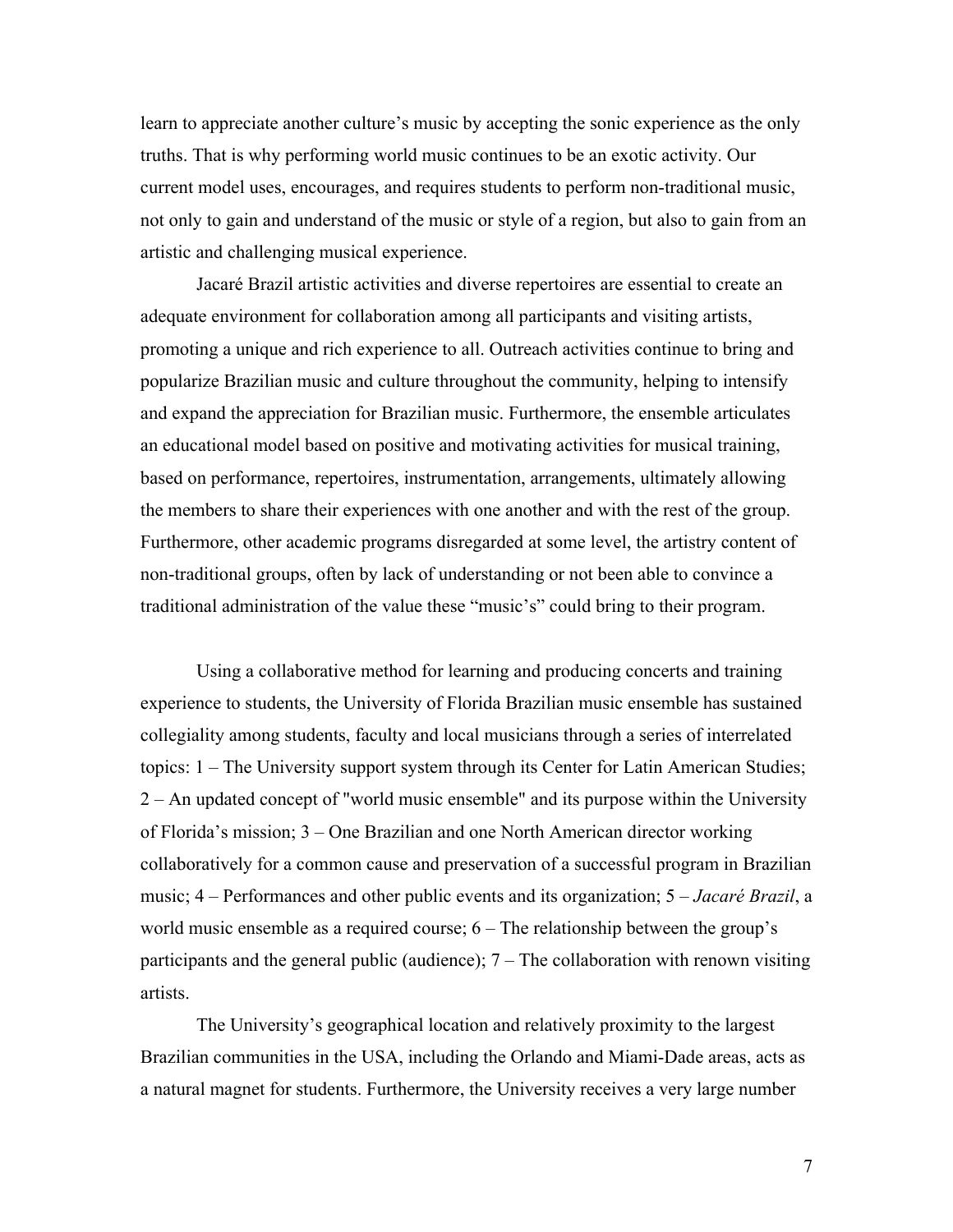of undergraduate and graduate students with some type of connection to Latin America. The Center for Latin American Studies and the Spanish and Portuguese Studies has a vital importance by providing academic support and student body. A more recent initiative to expand the University's visibility and educational partnership with Brazil such as "Ciências Sem Fronteiras" (Science Without Borders) with other peer institutions, gave the program a natural boost and has created other recruiting opportunities, which has helped to advertise and promote the program elsewhere. Furthermore, the Center for World Arts and its long term vision for diversity institutional infrastructure; the Brazilian Music Institute (BMI) offering focused studies and practices on Brazilian music; the Partnership in Global Learning (PGL) consortium providing the educational connections for international collaborations with schools in Latin America; and the Digital World Institute (DWI), offering the connection over the internet for long distance projects, are some of the important liaisons and collaborative groups that we have tagged to promote our music experiences.

### **Jacaré Brazil's Repertoires**

Performing Brazilian music at the University of Florida has a singular meaning; it brings significance to Brazilian music and culture through the exploration of diverse musical repertoires and academic activities. We have divided the ensemble into five independent musical groups; where each group develops its own repertoire and rehearsal time, that includes percussion ensemble (*bateria ou batucada*), guitar ensemble (guitar quartet), solo instruments or *choro* ensemble (various *choro* repertoires), and vocal techniques. The concerts are defined and approached by from the moment we identify a possible visiting artist or the level of musicianship among our students. The purpose is to present and expose the students to many levels of Brazilian music and artistry as possible. We prepare two major distinct concerts throughout the school year (Fall and Spring concerts). However, it is not unusual to have three to five performances depending on the University activities. These repertoires offers a combination of Brazilian folk musical styles such as samba, bossa nova, frevo, baião, samba-reggae, maracatu, coco, and a variety of compositions or transcriptions of the classical repertoire of Villa Lobos,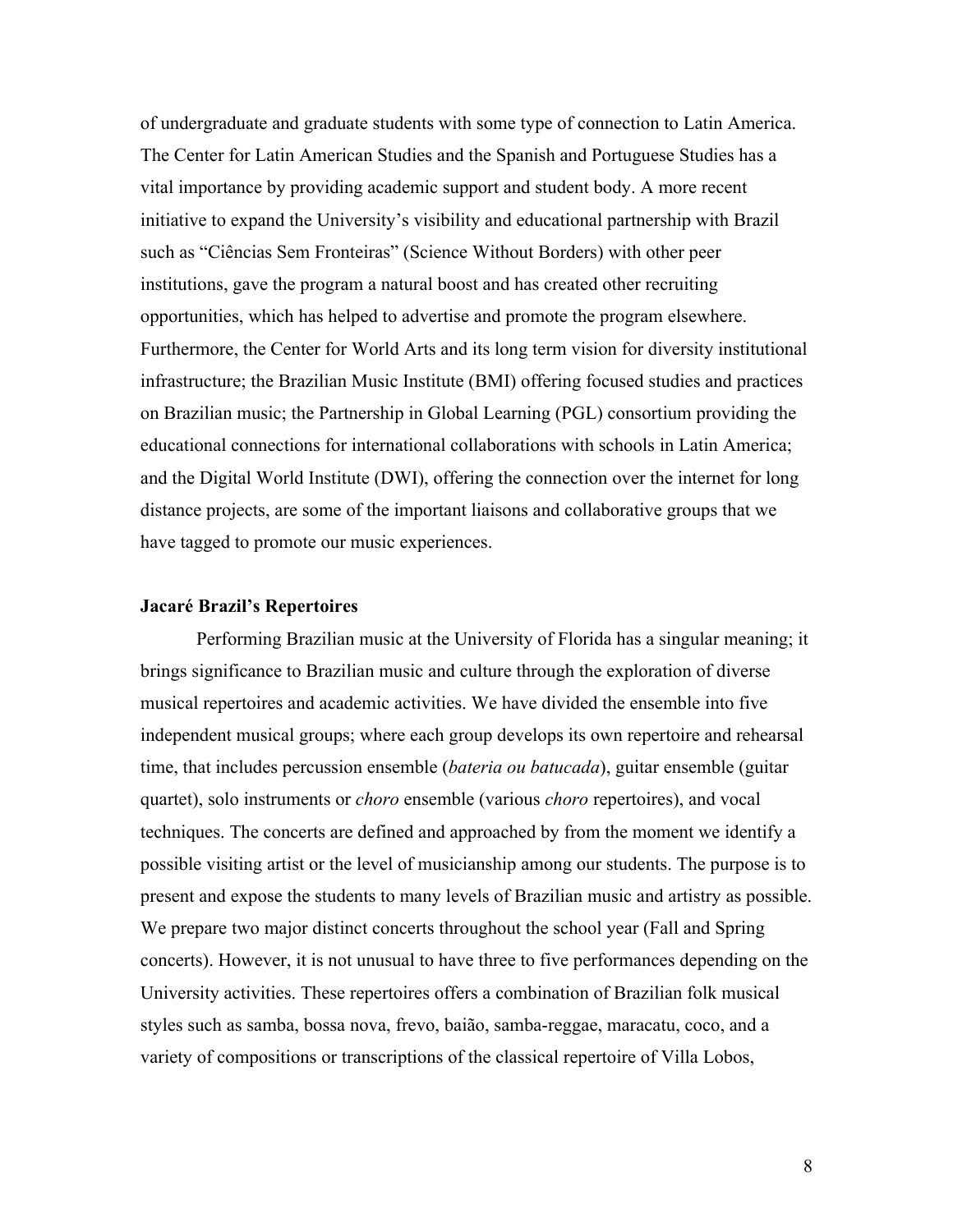Patápio Silva, Egberto Gismonti, Ernesto Nazareth, Laurindo Almeida, and Radamés Gnatalli to name a few.

The diversity is attributed to a philosophical consideration that individual pieces, whether a song, a specific rhythmic section, or dance, are major sites for generating, recalling, validating, and celebrating personal, community, and national identity. The varied repertoires are perhaps the most attractive ingredient of each concert. Performances are built on specific themes related to specific regions. The dynamic collaboration with visiting artists allows students and faculty from diverse areas to collaborate, developing new arrangements during practices, incorporating solo instruments, and using improvisation. For example: a bassoon playing traditional *choro*, music with guitars and percussion, percussion instruments accompanying a classical guitar ensemble, classical trained voice faculty singing popular musical styles. A recent concert included a classical guitar ensemble playing other genres of music such as the *maxixe* (a syncopated rhythmic figure), the *tango brasileiro* (Brazilian tango), and *choro*, these are virtuosi genres incorporated to our repertoires.

The guitar and *choro* ensembles performs a variety of repertories including works of Dilermando Reis, Zequinha de Abreu, Pixinguinha, Luis Bonfá, Severino Araújo, Lina Pesce, and Baden Powell. A recent graduate research project proposed by Michelle Chang (former graduate student), I replied to her interview stating that Brazilian music has a special way of integrating music and culture in the USA, through its artistic forms promotes collaborations and good relations among its participants.

"In the United States the general public does not accept foreign influences so easily. We (Jacaré Brazil) promote artistic values, good music, and cordial relationships. Good music is good music anywhere."

The sense of community bonding, which is fundamental to performing Brazilian music stimulates closeness and enthusiasm among the students. It helps them to eliminate focusing on the individual by providing a safe environment not chastised by mistakes. Through shared musical experiences the ensemble is engaged into a common goal for satisfaction. This maturing concept has a pluralistic purpose. It immediately opens opportunities for classical trained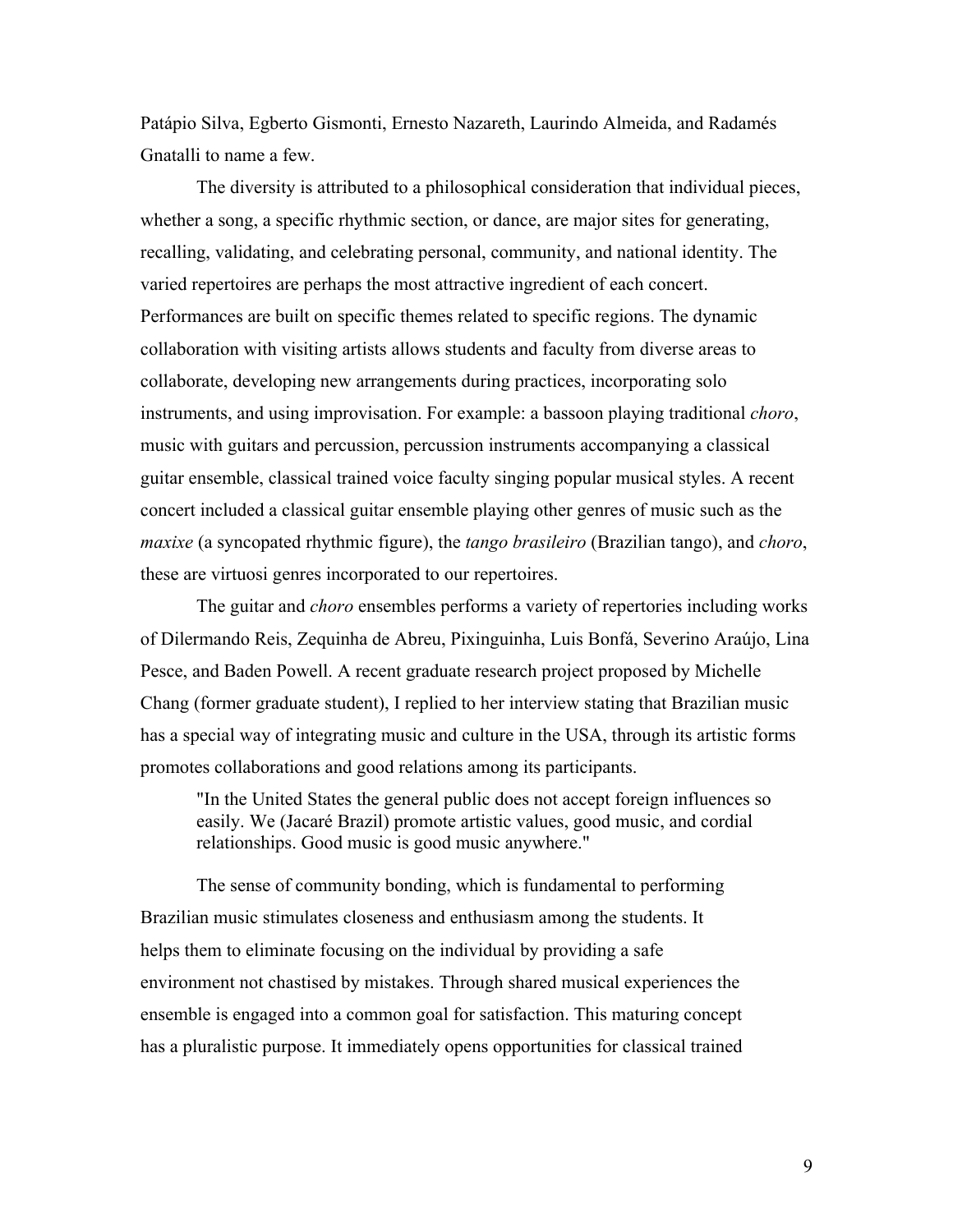musicians to be involved and challenged, and through its repertoire engages students to work as team players. Larry Crook comments on the repertoire:

> "We play a lot of different kind of things (music). In the past, we have some performances primarily percussion and singing. So we do a lot of contemporary Brazilian carnival music as well as a certain kind of folk styles that are Afro-Brazilian in focus. Since Tremura has come, we've been able to tapping to a lot of guitar music and string music. We do a type of music as known as "choro," which is almost like, kind of Brazilian string band jazz, music of Bossa Nova, and carnival samba, so all kinds of"

*Jacaré Brazil* and its dynamic repertoire and diverse programs and collaborations have acquired a special position and visibility on campus. It is providing training for students interested in pursuing degrees in ethnomusicology, allowing a diverse and dynamic environment for students, and every year attracting large audiences to its concerts. The interaction and integration of Brazilian music in our current music program can be seen from four different angles. First, the musical interaction among its members (local and international students) through shared experience. Secondly, the interaction of the two music directors (one North American and the other Brazilian but trained in the USA); third, the complete interaction between *Jacaré Brazil*, directors, participants, and the audience; fourth, the collaboration between the visiting artists and the ensemble*.* 

From the point of view of personal relations, the ensemble has been working towards a common goal of creating an artistic alliance through positive participation. This is not only interactive but a developing process that promotes and celebrates the experience itself, it makes the music a medium to promotes the music makers (students) allowing everyone to feel positive about their contribution and experience, expressing their creativity and musicality, and ultimately performing a good show.

Statements by the students and participants at the University of Florida's world music ensemble *Jacaré Brazil*: "I never thought I could sing this music," "I never danced like this before," "I never played a musical instrument before," and "I never thought I could feel so good in front of the public" are important statements and validates the importance of the idiosyncratic world the ensemble creates. The new generation of students are not only endorsing this discussion, but having a tangible opportunity to artistically become part of a much larger concept of world music. Perhaps not all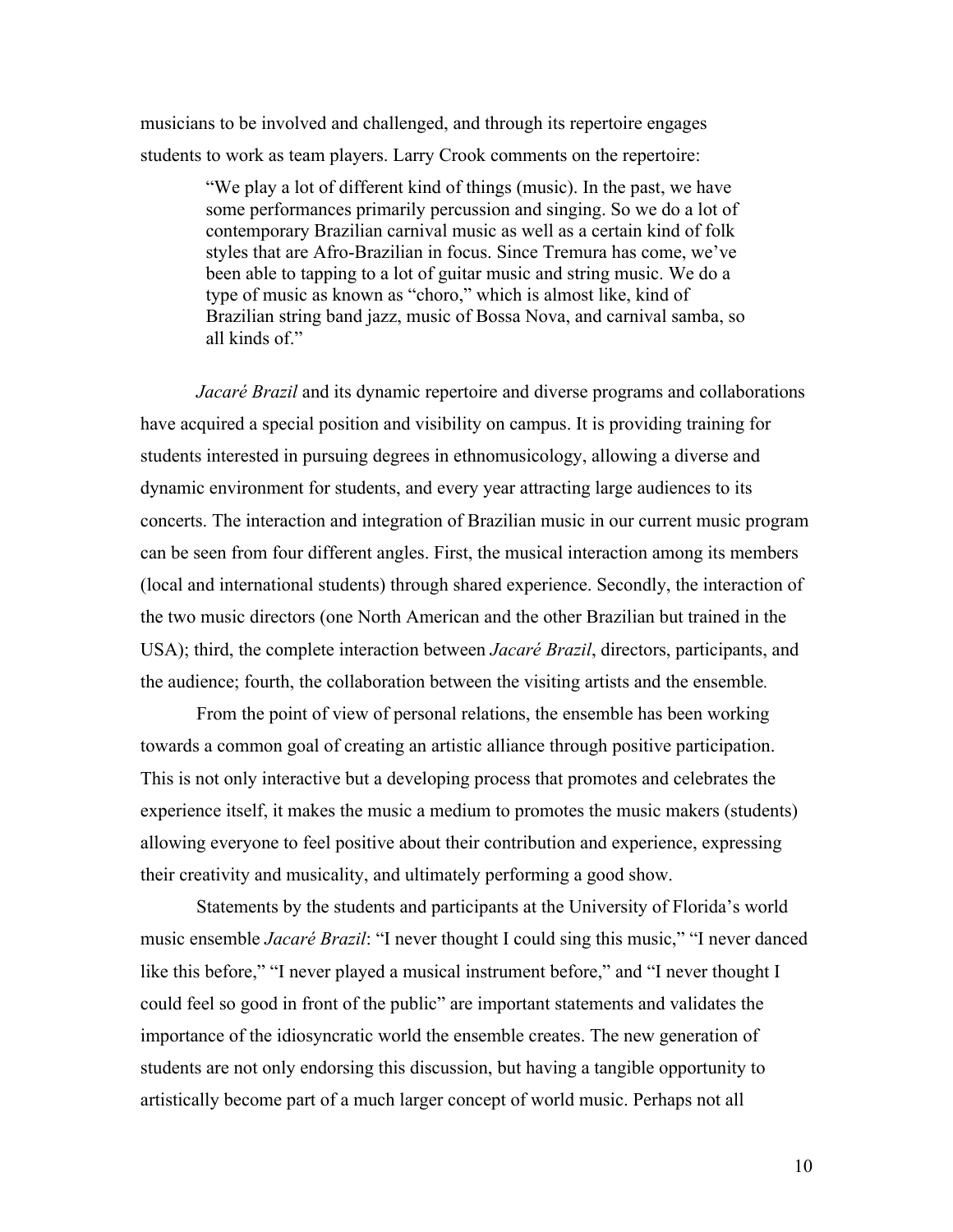ensembles have this aptitude; is there something special about Brazilian music that creates this involvement and fulfillment?

*Jacaré Brazil* is synonymous to overcrossing musical styles. The diverse opportunities through and array of artists and concerts are beneficial to both the University attracting and recruiting new students, and to the participants who are exposed to a diverse musical experience. For example, the Haitian choreographer and singer Erol Josué provided a complete voodoo Haitian ceremony in 2003, involving singing, drumming, and dancing, or the recognized Guatemalan marimba player Pedro Thomás teaching the diverse techniques and styles of the Guatemalan marimba in 2005.

What is "it" that we are learning to perform from these artists? First of all, It is placing the "oneself" in the context of music with an embodied experience, "it" is teaching how to improvise and become aware of and aural experience, "it" is building confidence to improvise or to become more creative in a process of music making, "it" is acquiring a better sense of communal work and music through sharing, "it" is recontextualizing Brazilian music in the USA and validating the experience of bringing "foreign" elements to a performance, and ultimately "it" is reinterpreting repertoires into new social contexts.

### **Conclusion**

Ethnomusicology, world music ensembles, and the usage of bi-musicality for training are only distinct when seen from the eye of a novelty. Deeper we dive into a particular culture, larger the gap between research and the performance practices narrows. How can we define "world music" today? These "world" sounds are everywhere and no longer are part of a particular group of scholars or a Wikipedia definition. Certainly, there are sounds that represent continuation and development of musical practices and repertoires dating back centuries over the millennia (India and Japan for example). Other sounds are results of recent music creation and often privileges private interests and moneymaking companies looking for new musical alternatives (Afro-beat in the African Diasporas and film music in India are examples).

The study of world music is now part of an ethnomusicological challenge of defining new music in a new context much closer to home, combining new philosophical